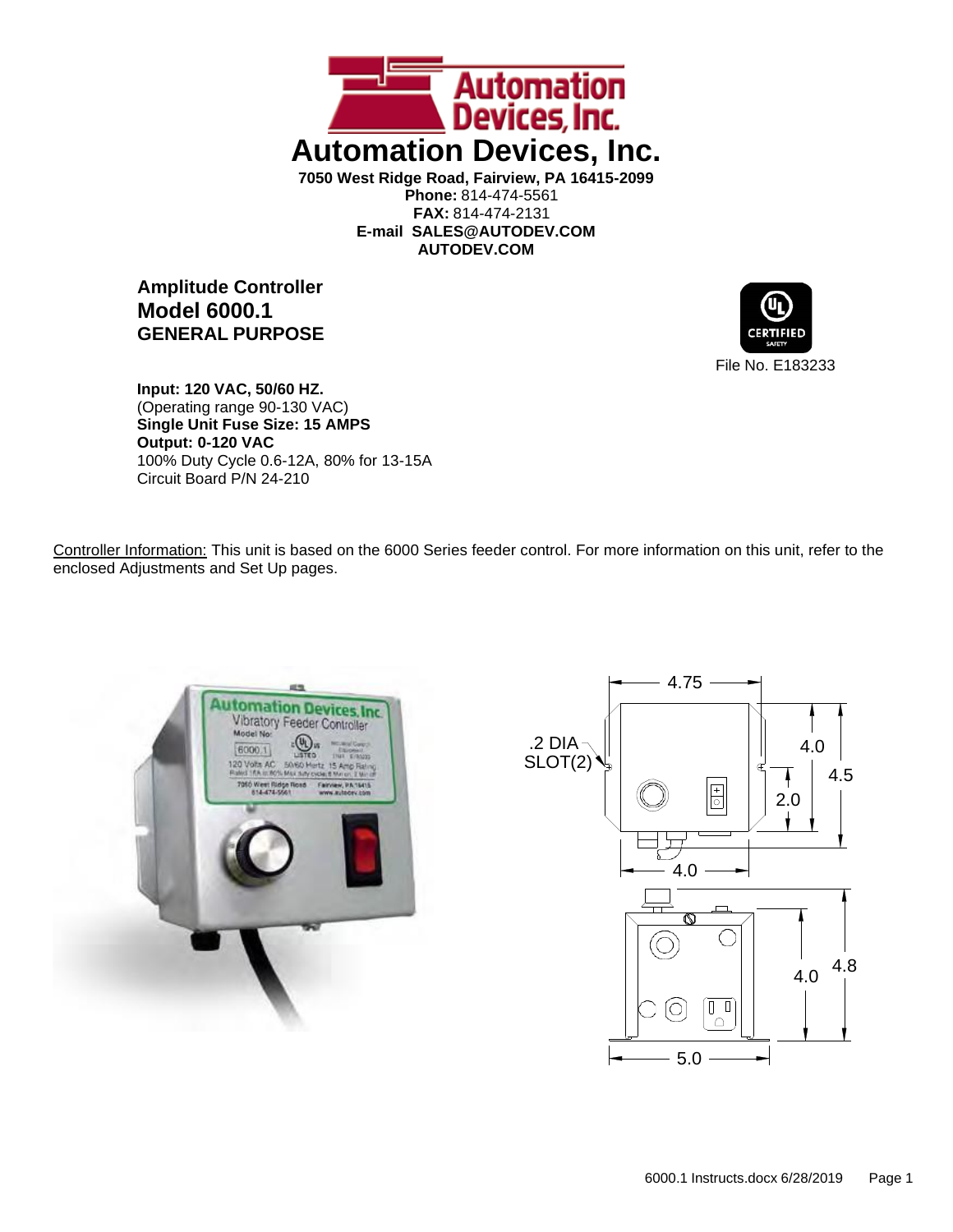

# P/N 24-210/24-211

See section 6 of the Application Note for more details.



## B) FEEDER BOWL/HOPPER INTERLOCK



C) LOW VOLTAGE INPUT SWITCHING (DC Voltage from PLC) 10-30 VDC INPUT VOLTAGE



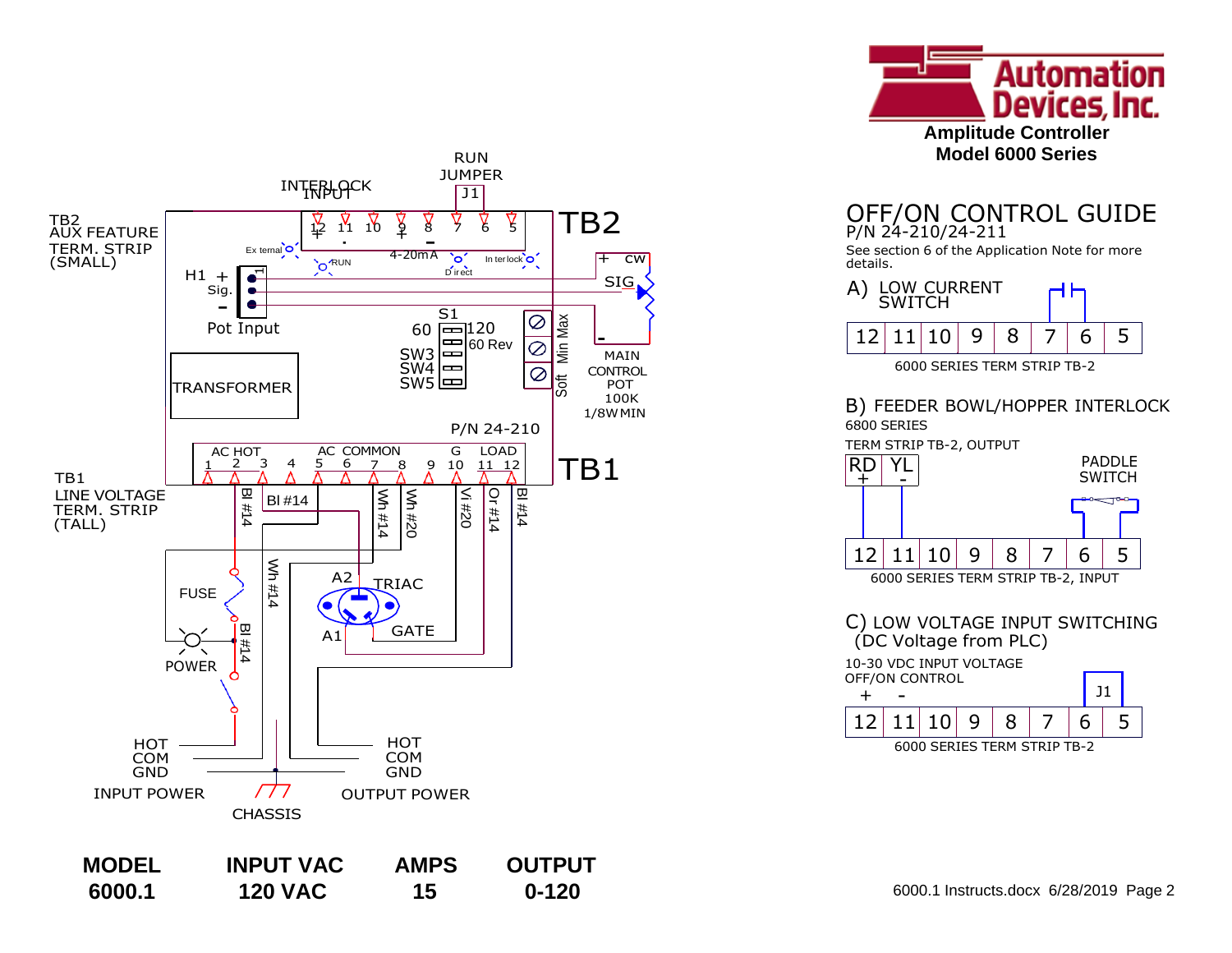



## **Instructions** For Circuit Board Part Numbers 24-210 (120V) & 24-211 (240V)

## **General Description**

The 6000 Series controls are designed to power vibratory bowls, storage hoppers and linear inline feeders. The controls are designed to run continuously or can be turned on and off with a PLC, a contact closure or interlocked to the operation of a part sensing control.

Standard features include a soft start adjustment, minimum and maximum output adjustments, full wave/half wave selector switch, line voltage compensation, 4-20mA and 0-5VDC amplitude control.

Note: 6400 Series and 6800 Series controls are available for use on applications requiring a three wire DC sensor, an interlock output, or a Constant Feed Rate (vibration feedback) sensor.

# **ADJUST AND SET UP**

## **1. SELECT THE PULSE SETTING**

Choose an output mode of 120 or 60 by sliding the OUTPUT PULSE mode DIP switch (S1) to the appropriate position.

Other names for "120 Pulses Per Second" are AC or 7200 VPM (Vibrations Per Minute). "60" is the same as DC or 3600 VPM or Rectified.

For 40 or 30 pulse settings or 60 pulse waveform reversal, see the "S1 Programming Chart" and the 6000 Series Advanced Application Note. **Note: The MAX trimpot may need readjustment**

**after changing the pulse switch setting.**

## **2. LIMITING THE MAXIMUM OUTPUT OF CONTROL**

The **MAX** output trimpot can be adjusted to limit the maximum vibration level of the vibratory feeder when the Main Control Dial is fully turned up. When setting up the MAX output of the feeder control, the output wiring to feeder must be connected and the control set for the proper pulse (60 or 120) setting. A Run Jumper must be connected as shown on either the wiring diagram or the ON/OFF Control Guide.

- A. Power input should be **OFF** or disconnected.
- B. Open cover to allow access to circuit card.
- C. Adjust the **MAX** Output trimpot counterclockwise to its minimum setting.
- D. Using **CAUTION**, turn power **ON**.
- E. Rotate the **MAIN CONTROL DIAL** on front cover clockwise to its highest setting.
- F. Adjust the **MAX** Output trimpot so that the output to the feeder reaches its desired maximum level.

### **3. SETTING THE MINIMUM OUTPUT LEVEL OF CONTROL**

When the vibratory feeder is nearly empty, turn the **MAIN CONTROL DIAL** to "1" and adjust the **MIN** trimpot to just below the proper feed rate. The MIN trimpot also serves as the "low speed" trimpot for 2 speed operation. See "S1 Programming Chart" for feature selection details.

## **4. MAIN CONTROL DIAL**

The output power is controlled by the **MAIN CONTROL DIAL**. It is a logarithmic-tapered power out curve (non-linear) that spreads the power broadly across the **MAIN CONTROL DIAL**. The logarithmic taper power curve helps to give maximum "Fine Control" over the output speed of the vibratory feeder. When very precise adjustment of the **MAIN CONTROL DIAL** is needed, increase the MIN trimpot setting and/or decrease the MAX trimpot setting. For precise scaling at low amplitudes, use the linear POT taper or reduce the Max pot setting. To select a linear pot taper for the Main Control Dial, see the "S1 Programming Chart."

## **5. SETTING THE SOFT-START**

The start-up rate of the control output can be adjusted to ramp up to the desired output level instead of starting abruptly. Soft-start keeps parts from falling off the tooling, reduces spring shock, and hammering when the control turns ON. Turn the **SOFT** Start trimpot clockwise for the gentlest start (about a 6 sec. ramp up to full output). Turn the trimpot fully counter-clockwise for no soft start.

## **6. REMOTE OFF/ON CONTROL**

A Run Jumper has been installed at the factory as shown on the enclosed wiring diagram.

Remote OFF/ON operation of the control can be configured to operate in one of the following ways.

- A. A **low current switch** such as a paddle switch can replace the factory-installed Run Jumper "J1." The "Run Contact" connects to terminals 6 and 7. The contact must be able to switch 5VDC and 2mA. The control will run only when the contact is closed. Refer to Section A of the OFF/ON CONTROL GUIDE.
- B. **Feeder Bowl/Hopper Interlock** allows the Hopper control to operate only when the Bowl is running and the paddle switch contact is closed. The **interlock input** on terminals 11 and 12 of TB2 is controlled by the **interlock output** of a "Parts Sensing Feeder Bowl Control" such as a 6800 Series control